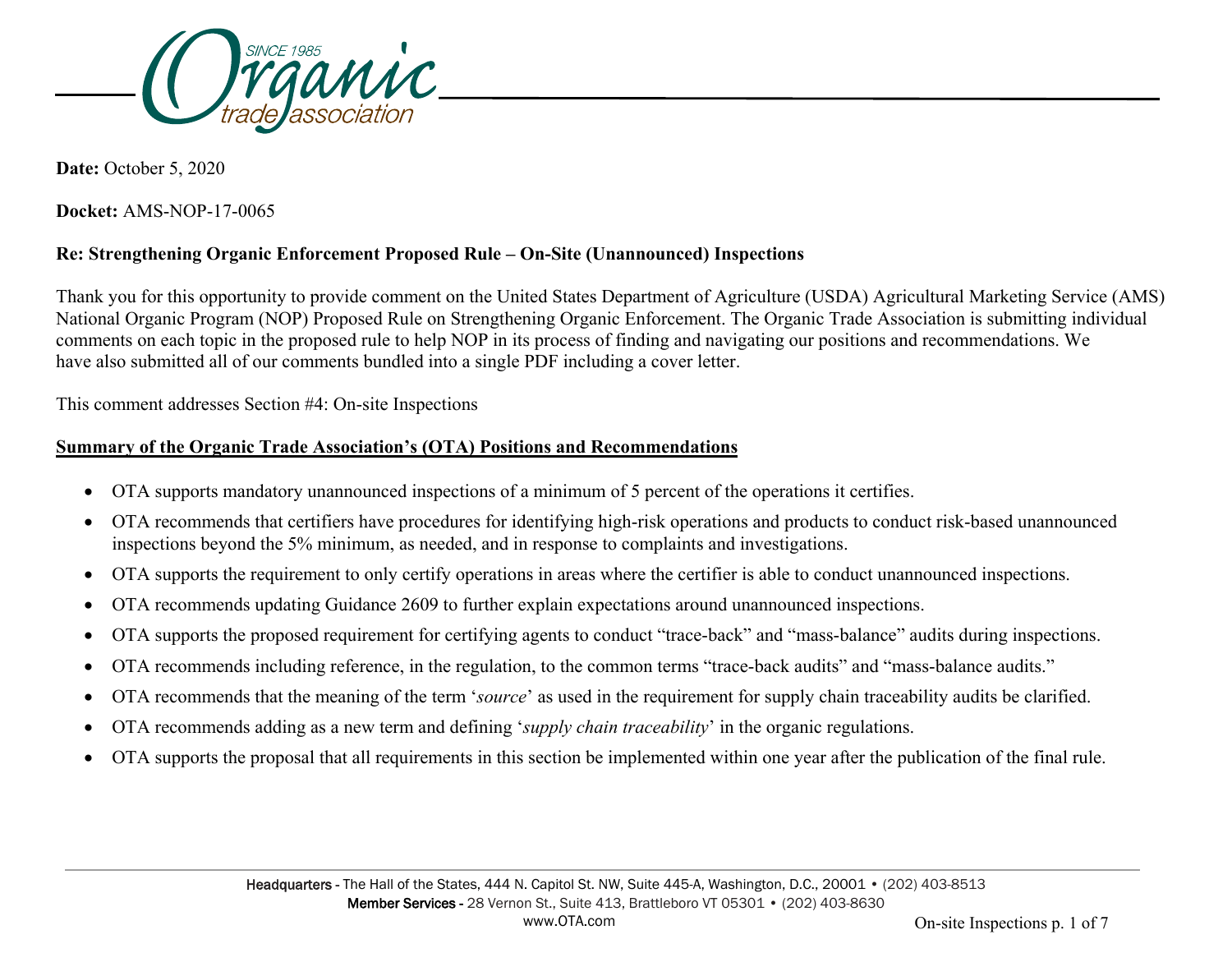

#### **OTA's Positions and Recommendations**

## *Unannounced Inspections*

- **§ 205.403(b): OTA supports mandatory unannounced inspections.** Although unannounced inspections are standard practice, we strongly support the proposal that will codify the practice and require a minimum number of unannounced inspections be conducted annually. Unannounced inspections are a critical enforcement tool. The cost of unannounced inspections should be factored into the certifier's fee structure.
- **§ 205.403(b)(1): OTA supports unannounced inspections of a minimum of 5 percent of the operations it certifies.** However, in addition, certifiers must have criteria for identifying high-risk operations and agricultural products to conduct risk-based unannounced inspections beyond the 5% minimum, as needed, and in response to complaints and investigations. Such a requirement would incorporate a risk-based approach to deciding when it is appropriate to conduct unannounced inspections above and beyond the 5% minimum and it would be consistent with the proposed requirement for Supply Chain Traceability, under § 205.504(b)(7), whereas certifiers must have a copy of the criteria to identify high-risk operations and products*.* We expect the criteria would be similar and could serve both aspects of the rule. *(See also our comments on Grower Group Operations)*
	- **P** Recommendation: OTA recommends that certifiers be required to have criteria for identifying high-risk operations and agricultural products to conduct risk-based unannounced inspections beyond the 5% minimum, as needed, and in response to complaints and investigations. *See OTA's requested revision in Table 4*

**§ 205.403(b)(2): OTA supports the requirement to only certify operations in areas where the certifier is able to conduct unannounced inspections.** OTA strongly agrees. Unannounced inspections are a critical enforcement tool and being able to utilize this tool on any certified operation, regardless of where the operation is located, should be a basic and fundamental requirement of the organic regulations. In the preamble, NOP explains that certifying agents would be expected to "describe the areas where they operate in written materials they provide to both applicants and certified operations, and review the locations of all operations during the application review or annual review." OTA agrees. However, it will be important that this expectation is communicated either in the Rule itself or in Guidance. In this case, OTA supports the use of Guidance.

**→ Recommendation for Updated Guidance:** OTA recommends that NOP 2609 (Unannounced Inspections) be updated concurrently with this final rule to include the following expectation as expressed in the preamble: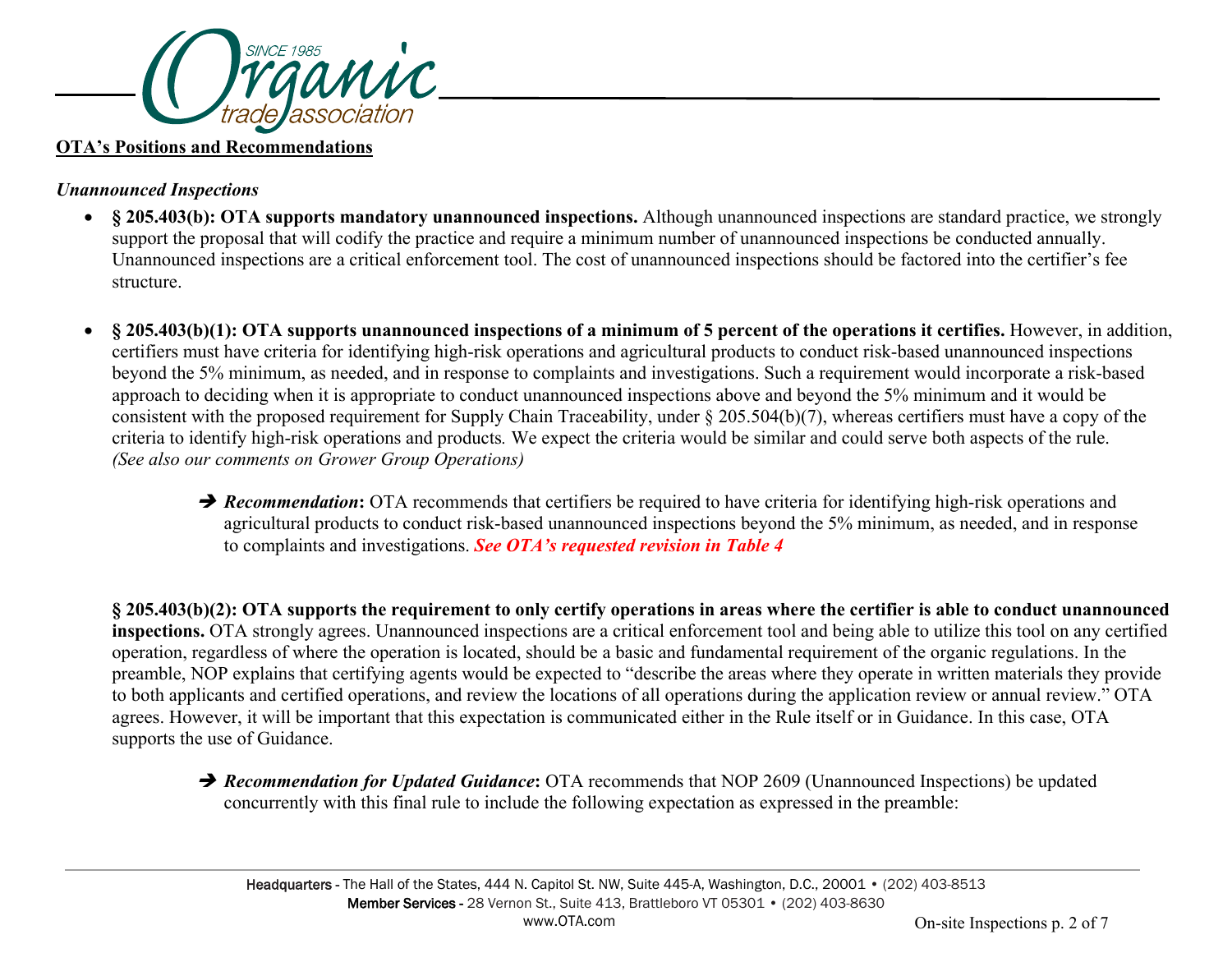

*-* "To ensure consistency, transparency, and accountability, certifying agents would be expected to describe the areas where they operate in the written materials they provide to both applicants and certified operations, and review the locations of all operations during their application review or annual review." *See OTA's requested revision in Table 4*

## *Supply chain traceability and mass balance audits*

- **§§ 205.403(d)(4) and 205.403(d)(5): OTA strongly supports the proposed requirement for certifying agents to conduct "trace-back" and "mass-balance" audits during inspections.** NOP is proposing that the on-site inspection of an operation must verify that: 1) sufficient quantities of organic products and ingredients are produced or purchased to account for organic product sold or transported; and that 2) organic products and ingredients are traceable by the operation from the time of production or purchase to sale or transport; and that certifying agents can verify traceability back to the source per §205.501(a)(21). OTA strongly agrees. It would be helpful, however, if the regulatory text specifically referenced "trace-back audits" and "mass-balance audits" as they are referred to in the preamble. It will be easier for both certified operations and certifying agents to quickly and easily identify and understand these new requirements if the common terminology is used. OTA notes that the proposed regulations for Grower Groups, at §205.400(g), specifically reference "mass-balance audits."
	- **→ Recommendation:** OTA recommends revising §§ 205.403(d)(4) and (d)(5) to include reference to "trace-back audits" and "mass-balance audits," respectively. *See OTA's requested revision in Table 4*

Supply chain audits, both "trace-back" audits and "mass-balance" audits, are effective verification tools and they are fundamental to organic fraud prevention. A regulatory requirement to conduct such audits is important and it is needed to ensure that NOP can take appropriate action against certifying agents that are not conducting adequate audits during inspections. To ensure effective implementation of an entire supply chain traceability audit, as proposed at  $\S 205.501(a)(21)$ , there must be full participation from all NOP accredited certifying agents around the globe. Everyone must commit to working together and to sharing information in a timely manner. OTA believes that additional NOP support will be needed, including mandatory training and Guidance for all NOP accredited certifiers, domestic and international.

- **§ 205.403(d)(5): OTA recommends that the meaning of the term "source" in reference to traceability audits be clarified.** This proposal requires certifying agents to verify traceability back to the "source." OTA agrees with this requirement. However, it is unclear in the proposed rule itself what is meant by the term "source." The preamble clarifies this term to mean "farm," or the source at "any step in the supply chain." To improve the clarity of the proposed requirement, we recommend a minor revision that will capture this explanation.
	- **→ Recommendation:** OTA recommends a revision at § 205.403(d)(5) to clarify meaning of the term "source" as it is explained in the preamble of this proposed rule. We recommend inserting the clause "at any step in the supply chain" to clarify that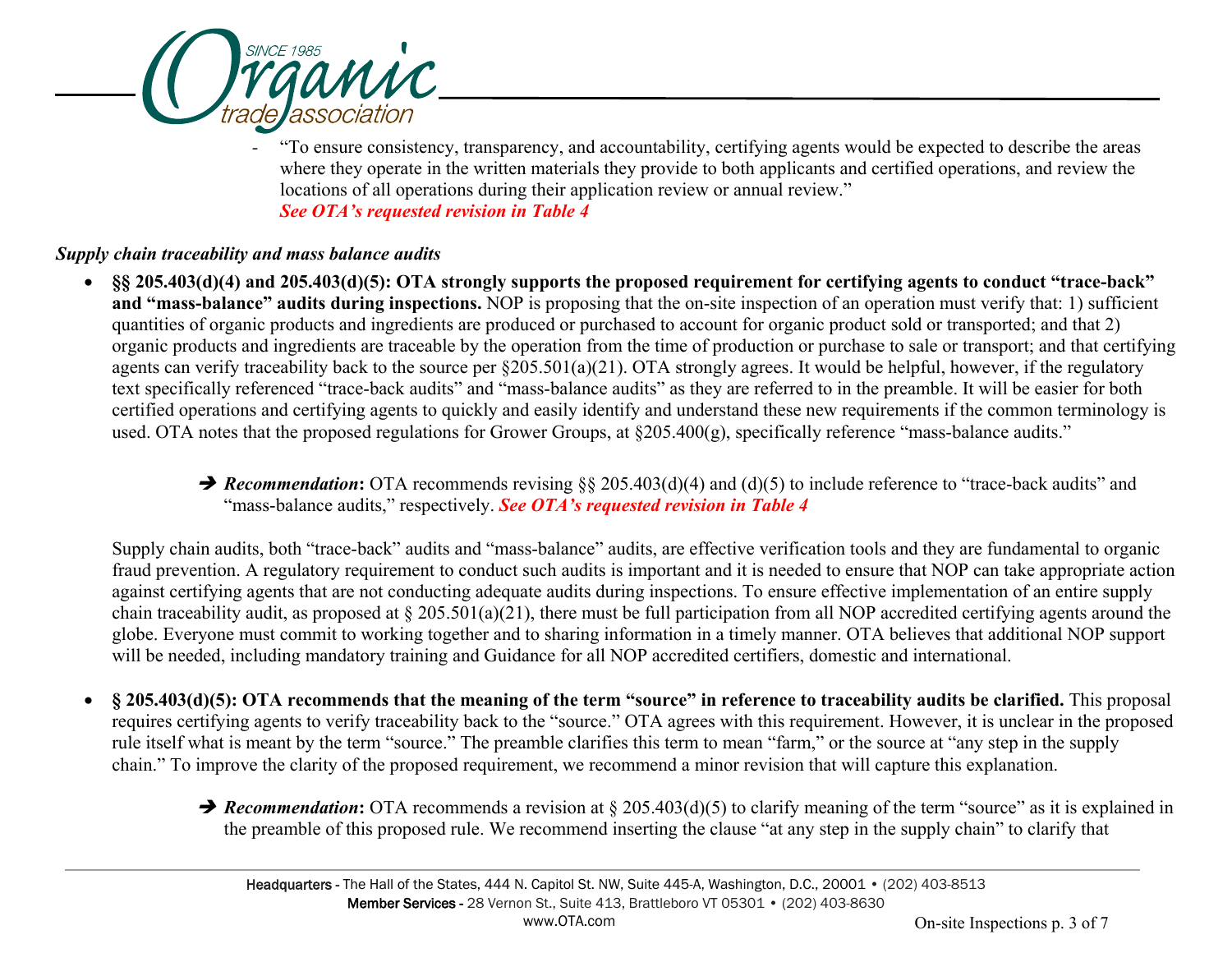

certifying agents may verify traceability back to the source, at any step in the supply chain. We also recommend defining the term '*supply chain traceability'* in the organic regulations. *See OTA's requested revision in Table 4* 

- **OTA recommends adding the term and definition for "supply chain traceability" to the organic regulations.** In the preamble, NOP explains the terminology and objectives of this proposed rule. In addressing terminology, NOP explains that four concepts are used throughout this proposed rule and they are integral to the purpose of this proposed rule. Those concepts are: 1) organic integrity; 2) organic fraud; 3) audit trails; and 4) supply chain traceability. NOP explains each concept upfront to assist reader understanding. Given the importance of these terms and concepts and to improve the clarity of this proposed rule, OTA strongly believes that all four terms should be defined in the organic regulations. Currently, the organic regulations define *audit trail* and NOP is proposing the term '*organic fraud'* be added and defined. OTA requests that '*organic integrity'* and '*supply chain traceability'* be added and defined as well.
	- **→ Recommendation:** To further clarify the term 'source' as well as the proposed requirement that certifying agents conduct trace-back or supply chain traceability audits, OTA recommends that the term '*supply chain traceability'* be added as a new term to the organic regulations. We recommend using the definition provided in the preamble:
		- *- Supply Chain Traceability*. The ability to identify and track a product (including its location, history, and organic nature) along its entire supply chain, from source to consumption, and/or "backwards "from consumption to source. A supply chain audit assesses supply chain traceability for specific products, verifying whether records show all movement, transactions, custody, and activities involving the products. *See OTA's requested revision in Table 4*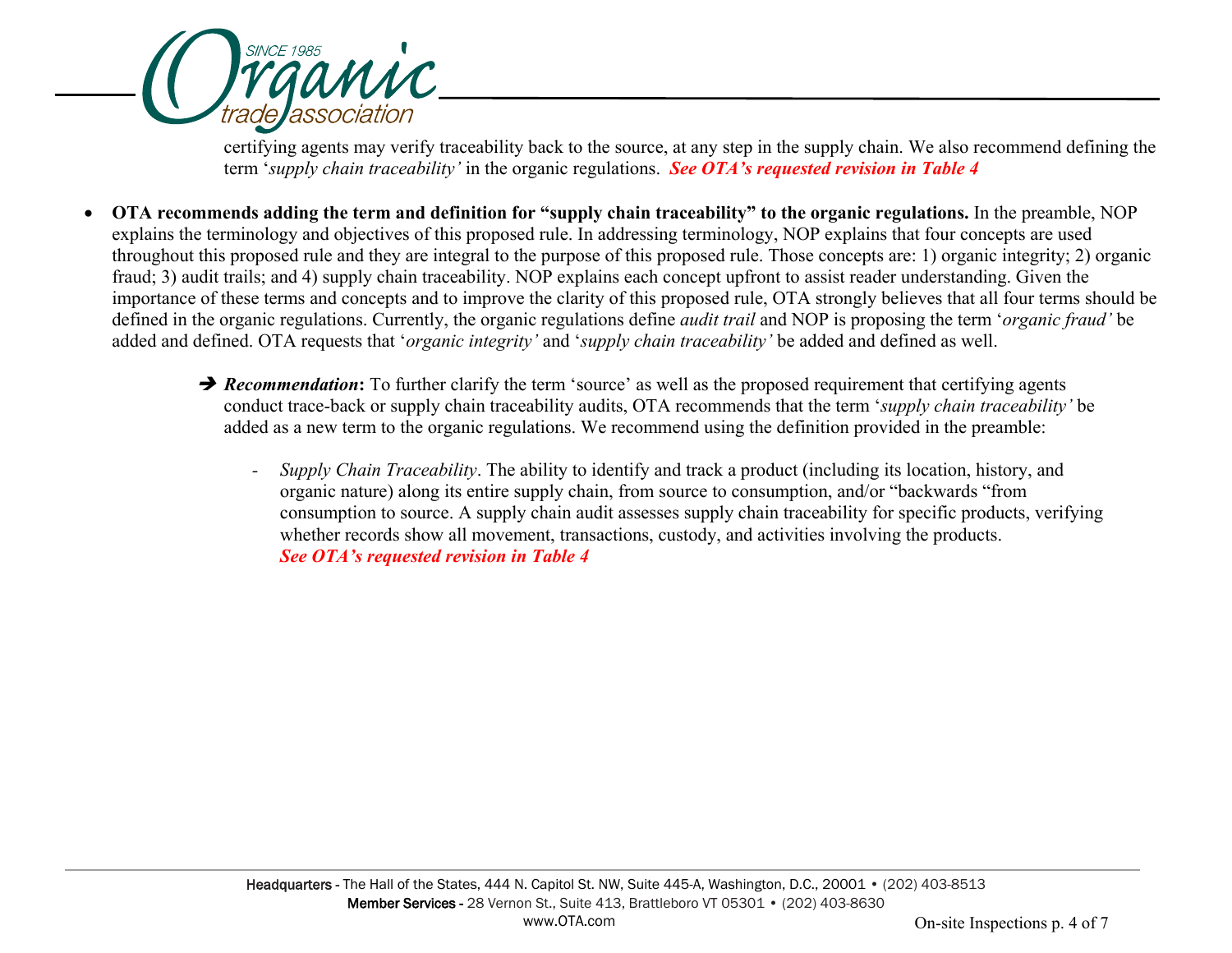

#### **Table 4: OTA's Requested Revisions to the Proposed Rule and Recommendations for Guidance**

| <b>Action &amp;</b>                                                                                                                                                                                                                           | <b>Proposed Rule Text</b>                                                                                                                                                                                                                                                                                                         | Revisions and/or Guidance needed to implement OTA's Positions                                                                                                                                                                                                                                                                                                                                                                                                                                                                                                                                                                                                                                                                                                                                                                                                                                                                                                                                  |  |
|-----------------------------------------------------------------------------------------------------------------------------------------------------------------------------------------------------------------------------------------------|-----------------------------------------------------------------------------------------------------------------------------------------------------------------------------------------------------------------------------------------------------------------------------------------------------------------------------------|------------------------------------------------------------------------------------------------------------------------------------------------------------------------------------------------------------------------------------------------------------------------------------------------------------------------------------------------------------------------------------------------------------------------------------------------------------------------------------------------------------------------------------------------------------------------------------------------------------------------------------------------------------------------------------------------------------------------------------------------------------------------------------------------------------------------------------------------------------------------------------------------------------------------------------------------------------------------------------------------|--|
| <b>Section</b>                                                                                                                                                                                                                                |                                                                                                                                                                                                                                                                                                                                   | and improve the quality, clarity and utility of the Proposed Rule                                                                                                                                                                                                                                                                                                                                                                                                                                                                                                                                                                                                                                                                                                                                                                                                                                                                                                                              |  |
| Redesignate<br>$205.403(b)$ as<br>205.403(c)<br>and<br>Add new                                                                                                                                                                                | Unannounced inspections. (1) A certifying agent must,<br>on an annual basis, conduct unannounced inspections<br>of a minimum of five percent of the operations it<br>certifies, rounded up to the nearest whole number.<br>(2) Certifying agents must be able to conduct<br>unannounced inspections of any operation it certifies | <b>Support with a revision:</b> OTA supports 5% as a minimum.<br>However, in addition, certifiers must have criteria for identifying<br>high-risk operations and agricultural products to conduct risk-based<br>unannounced inspections beyond the 5% minimum as needed and in<br>response to complaints and investigations.                                                                                                                                                                                                                                                                                                                                                                                                                                                                                                                                                                                                                                                                   |  |
| paragraph<br>205.403(b)                                                                                                                                                                                                                       | and must not accept applications or continue<br>certification with operations located in areas where<br>they are unable to conduct unannounced inspections.                                                                                                                                                                       | <b>Updated Guidance (NOP 2609) Requested:</b> The preamble explains<br>that certifiers are expected to describe the areas where they operate in<br>written materials they provide to both applicants and certified<br>operations, and review the locations of all operations during the<br>application review or annual review. OTA agrees; however, it will be<br>important that this expectation is communicated either in the Rule or<br>in Guidance. In this case, OTA supports the use of Guidance and<br>recommends that NOP 2609 (Unannounced Inspections) be updated<br>concurrently with this final rule and revised to include the following:<br>"To ensure consistency, transparency, and accountability, certifying<br>agents would be expected to describe the areas where they operate in<br>the written materials they provide to both applicants and certified<br>operations, and review the locations of all operations during their<br>application review or annual review." |  |
| OTA Requested Revision: 205.403(b - Unannounced inspections. (1) A certifying agent must, on an annual basis, conduct unannounced                                                                                                             |                                                                                                                                                                                                                                                                                                                                   |                                                                                                                                                                                                                                                                                                                                                                                                                                                                                                                                                                                                                                                                                                                                                                                                                                                                                                                                                                                                |  |
| inspections of a minimum of five percent of the operations it certifies, rounded up to the nearest whole number. (2) A certifying agent must have                                                                                             |                                                                                                                                                                                                                                                                                                                                   |                                                                                                                                                                                                                                                                                                                                                                                                                                                                                                                                                                                                                                                                                                                                                                                                                                                                                                                                                                                                |  |
| criteria for identifying high-risk operations and agricultural products to conduct risk-based unannounced inspections beyond the 5% minimum                                                                                                   |                                                                                                                                                                                                                                                                                                                                   |                                                                                                                                                                                                                                                                                                                                                                                                                                                                                                                                                                                                                                                                                                                                                                                                                                                                                                                                                                                                |  |
| as needed and in response to complaints and investigations. $(2)$ (3) Certifying agents must be able to conduct unannounced inspections of any                                                                                                |                                                                                                                                                                                                                                                                                                                                   |                                                                                                                                                                                                                                                                                                                                                                                                                                                                                                                                                                                                                                                                                                                                                                                                                                                                                                                                                                                                |  |
| operation it certifies and must not accept applications or continue certification with operations located in areas where they are unable to conduct                                                                                           |                                                                                                                                                                                                                                                                                                                                   |                                                                                                                                                                                                                                                                                                                                                                                                                                                                                                                                                                                                                                                                                                                                                                                                                                                                                                                                                                                                |  |
| unannounced inspections.<br>$\mathbf{r} = \begin{bmatrix} \mathbf{r} & \mathbf{r} & \mathbf{r} & \mathbf{r} \\ \mathbf{r} & \mathbf{r} & \mathbf{r} & \mathbf{r} \end{bmatrix}$<br>and the property of the con-<br>$\cdots$ $\cdots$ $\cdots$ |                                                                                                                                                                                                                                                                                                                                   |                                                                                                                                                                                                                                                                                                                                                                                                                                                                                                                                                                                                                                                                                                                                                                                                                                                                                                                                                                                                |  |

Redesignate  $204.403(d)(1)$ Verification of information. The on-site inspection of Technical correction; no concerns.an operation must verify: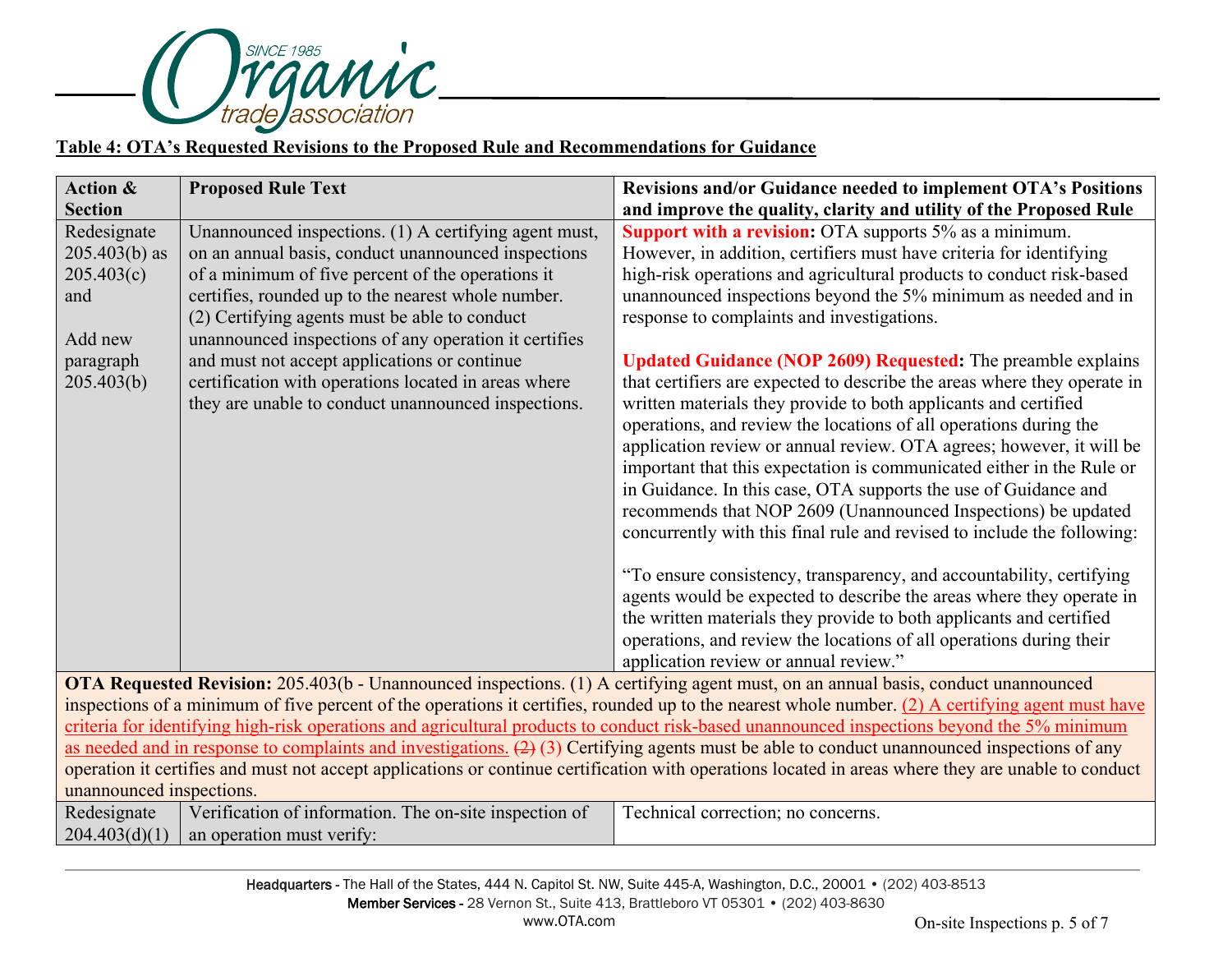

| $-$ (3); correct                                                                                                                              | (1) The operation's compliance or capability to comply     |                                                                         |  |
|-----------------------------------------------------------------------------------------------------------------------------------------------|------------------------------------------------------------|-------------------------------------------------------------------------|--|
| 205.200 to                                                                                                                                    | with the Act and the regulations in this part; That the    |                                                                         |  |
| 205.201                                                                                                                                       | information, including the organic production or           |                                                                         |  |
|                                                                                                                                               | handling system plan, provided in accordance with          |                                                                         |  |
|                                                                                                                                               | §§205.401, 205.406, and 205.200 205.201, accurately        |                                                                         |  |
|                                                                                                                                               | reflects the practices used or to be used by the applicant |                                                                         |  |
|                                                                                                                                               | for certification or by the certified operation;           |                                                                         |  |
|                                                                                                                                               | That prohibited substances have not been and are not       |                                                                         |  |
|                                                                                                                                               | being applied to the operation through means which, at     |                                                                         |  |
|                                                                                                                                               | the discretion of the certifying agent, may include the    |                                                                         |  |
|                                                                                                                                               | collection and testing of soil; water; waste; seeds; plant |                                                                         |  |
|                                                                                                                                               | tissue; and plant, animal, and processed products          |                                                                         |  |
|                                                                                                                                               | samples.                                                   |                                                                         |  |
| <b>OTA Requested Revision: None</b>                                                                                                           |                                                            |                                                                         |  |
| Add                                                                                                                                           | That sufficient quantities of organic product and          | <b>Revision needed:</b> OTA recommends revising $\S$ § 205.403(d)(4) to |  |
| 205.403(d)(4)                                                                                                                                 | ingredients are produced or purchased to account for       | include reference to "mass-balance audits." It will be easier for both  |  |
|                                                                                                                                               | organic product sold or transported; and                   | certified operations and certifying agents to quickly and easily        |  |
|                                                                                                                                               |                                                            | identify and understand this new requirement if the common              |  |
|                                                                                                                                               |                                                            | terminology is used.                                                    |  |
| <b>OTA Requested Revision:</b> That sufficient quantities of organic product and ingredients are produced or purchased to account for organic |                                                            |                                                                         |  |
| product sold or transported ("mass-balance audits"); and                                                                                      |                                                            |                                                                         |  |
| Add                                                                                                                                           | That organic products and ingredients are traceable by     | <b>Revision needed:</b> OTA recommends revising $\S$ § 205.403(d)(5) to |  |
| 205.403(d)                                                                                                                                    | the operation from the time of production or purchase      | include reference to "trace-back audits." It will be easier for both    |  |
| (5)                                                                                                                                           | to sale or transport; and that certifying agents can       | certified operations and certifying agents to quickly and easily        |  |
|                                                                                                                                               | verify traceability back to the source per                 | identify and understand this new requirement if the common              |  |
|                                                                                                                                               | §205.501(a)(21) ("trace-back audits").                     | terminology is used.                                                    |  |
|                                                                                                                                               |                                                            |                                                                         |  |
|                                                                                                                                               |                                                            | <b>Revision needed:</b> OTA recommends that the meaning of the term     |  |
|                                                                                                                                               |                                                            | "source" in reference to traceability audits be clarified. The preamble |  |
|                                                                                                                                               |                                                            | clarifies this term to mean "farm," or the source at "any step in the   |  |
|                                                                                                                                               |                                                            | supply chain." To improve the clarity of the proposed requirement,      |  |
|                                                                                                                                               |                                                            | we recommend a minor revision that will capture the explanation         |  |
|                                                                                                                                               |                                                            | provided in the preamble.                                               |  |
|                                                                                                                                               |                                                            |                                                                         |  |